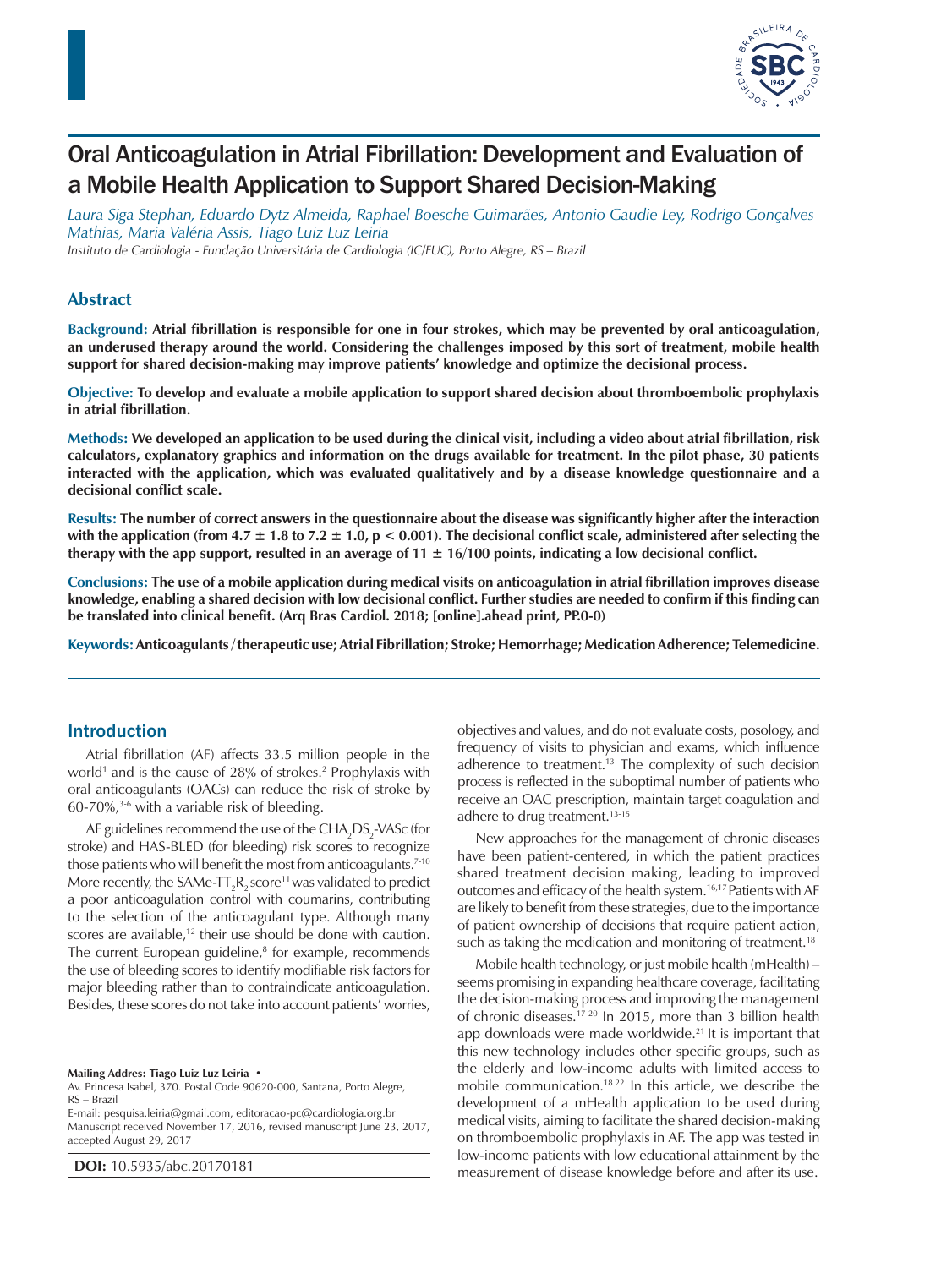# Methods

#### Development of the application

The development staff was composed by a cardiologist, an electrophysiologist, a software developer and a designer.

First, the following fundamental aspects were defined: condition/problem to be approached (thromboembolic prophylaxis in AF); target users/population (patients with AF and low socioeconomic and cultural status); initial application targets (increased knowledge about disease and treatment); situation in which the app would be used (during medical visits); device in which the app would be installed (doctor's tablet computer) and programming languages (Android and iOS).

A comprehensive literature review was performed, including the main randomized clinical trials, systematic reviews, meta-analyses, and guidelines on AF and OAC, which provided the main scores to be used and relevant information to be conveyed to the users.

Aiming to translate this information into knowledge to the patient, a simplified navigation through five screens (Figure 1): (1) Knowing the disease – a video about how AF occurs and how it can cause a thromboembolic event; (2) Individualizing the risks – a calculator integrated with the  $CHA<sub>2</sub>DS<sub>2</sub>-VASC, HAS-BLED and SAME-TT2R2<sup>11</sup> scores;$ (3) Understanding risks and benefits – a screen with pictograms to visualize the percentage of the risk of stroke and bleeding in each treatment option; (4) Knowing the treatment option – a summary of the main characteristics of the drugs available; and (5) Making a choice – the final screen, in which information is saved and the number of patient's cell phone may be registered to receive information via Short Message Service (SMS).

This navigation format emphasized the main points, providing additional access to more detailed information through the links, according to the users' needs. For example, in the area of medications, data of posology, approximate costs, advantages and disadvantages of each drug were informed. Also, the official package insert of the drug provided by the Brazilian National Health Surveillance Agency was accessible through a link. Push technology by SMS is a strategy used to enhance the provision of information without overloading the patient with information in only one meeting. In this technology, the patient periodically receives alerts on the importance of adhering to drug therapy and doing some tests, as well as disease information, which can be saved in message box for further reading by the patient.



**Figure 1 –** *Main screens of the aFib app, developed to help in the shared decision about thromboembolic prophylaxis in atrial fibrillation.*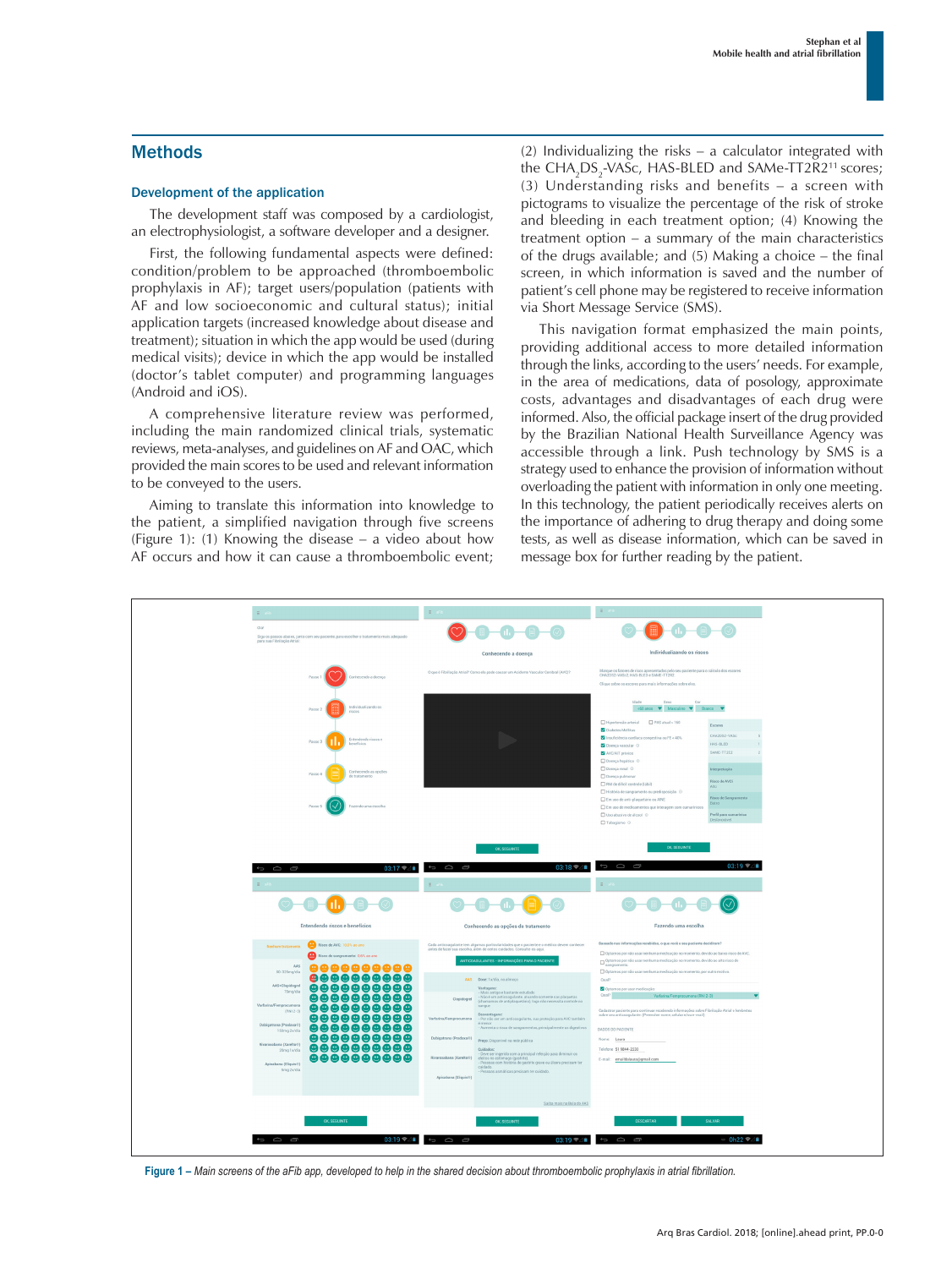We opted for a clean and clear design, with a color code for the risks and the use of graphical information whenever possible to complement the written information. Terminology was adapted to the target users. Personal health information were protected by unique identification and secured by cryptography. A privacy policy was presented prior to the use.

#### Study design

Intervention study in patients diagnosed with AF in the anticoagulation outpatient service at Porto Alegre Institute of Cardiology, in April and May 2016.

#### Population and sample characteristics

The study population comprised patients attending the anticoagulation outpatient service, and the study was carried out during patients' waiting time for the prothrombin time (PT) test. Before starting their treatment at the anticoagulation outpatient service, each patient receives instructions about AF, the use of OAC, as well as appropriate dose adjustment every 1-3 months. In ten random mornings, all AF patients attending the outpatient center for the PT test were invited for the study and all of them agreed to participate. There was no patient with severe visual disorder, hearing loss or cognitive disorder that would impair patient's interaction with the app. Patients with one of these conditions would be excluded from the study.

#### Pilot study and sample calculation

In the pilot phase, the beta version of the app was used with 10 patients, who gave their feedback to questions about usability, written and visual language, understanding of information, design and adequacy of time for scrolling the screens. Before the appointment, a questionnaire developed by the investigators was administered to measure the mean level of knowledge about AF in this population. This questionnaire sought to evaluate the minimum essential information required for the patient to understand their condition and adhere to the treatment. Patients were asked to answer each of eight statements with "true", "false" or "don't know". All statements were true. Mean number of correct answers was  $5.9 \pm 1.37$  (73% of correct answers). In a previous study conducted at the same service, 64% of patients had adequate knowledge about the therapy.19 Considering that the number of correct answers was estimated to increase to 8 (100% of correct answers) after the explanatory intervention, 18 patients were required for a 5% alpha error and a beta error of 90%.

#### Outcome measures

After adjustments made after the feedback of the pilot study patients, the app was tested in a sample of 20 patients.

As the primary outcome, we analyzed the scores obtained by the patients in the AF knowledge questionnaire before and after the interaction with the app.

As secondary outcome, we evaluated patients' scores in the Decisional Conflict Scale in Health (DCSH) by O'Connor,<sup>20</sup> used to evaluate strategies for shared decision-making in health care.<sup>20,21</sup> DCSH was validated in Portuguese in 2013 by Martinho et al.<sup>22</sup> and included questions on uncertainties, knowledge, values and provided support. The total score varied from 0 (no decisional conflict) to 100 (extremely high decisional conflict). Also as a secondary outcome, we analyzed the perceived risk of stroke and bleeding with the use of OAC. Patients were asked if they believed they had a low, moderate, or high risk of each event. This question was repeated after the interaction with the app, and results were compared with the "real" risk, calculated by the  $CHA<sub>2</sub>DS<sub>2</sub> - VASC and HAS-BLED scores.$ 

#### Data analysis

Data were analyzed using the SPSS software version 20.0. Tables of absolute and relative frequencies were used for sample characterization. Normality of data was tested by the Shapiro-Wilk test.

Continuous variables with normal distribution were expressed as mean and standard deviation, and those with non-normal distribution as median and interquartile ranges. Mean knowledge scores about the disease, before and after the intervention, were compared using the paired Student's t-test and risk perception was compared with the Wilcoxon test. The level of significance was set at  $p < 0.05$ .

### Ethical considerations

The study was approved by the Research Ethics Committee of the Institute of Cardiology University Foundation. Privacy, anonymity and confidentiality of data collected were guaranteed, and informed consent form was presented to the patients.

## **Results**

Mean age of the 20 patients studied was 67.7 years; most patients were men (60.0%), white (83.3%) and lived with their relatives (53.3%). Self-reported educational level was some secondary education in 73.3% of patients, and 33.3% studied less than 4 years. Family income was lower than 2 minimum wages in 53.3% of patients. Most patients (66.7%) used anticoagulants for at least one year. Table 1 summarizes the socioeconomic characteristics and clotting time of the study population.

Table 2 shows the prevalence of the main risk factors included in the CHA2DS2-VASc, HAS-BLED and SAMe-TT2R2 scores, and the mean ratings obtained by the patients in these scores. The most prevalent comorbidities were arterial hypertension (80%), diabetes *mellitus* (30%), and heart failure (30%). With respect to other factors that may influence the risk of bleeding and anticoagulation, the most common factors were the use of medications that interact with coumarins (43.3%), and the use of antiplatelet or anti-inflammatory drugs (26.7%). Most patients (86.6%) had a CHA2DS2-VASc score equal to or greater than 2 and 76.6% of patients had a SAMe-TT2R2 score equal to or greater than 2.

The number of correct answers in the disease knowledge questionnaire significantly increased after the interaction with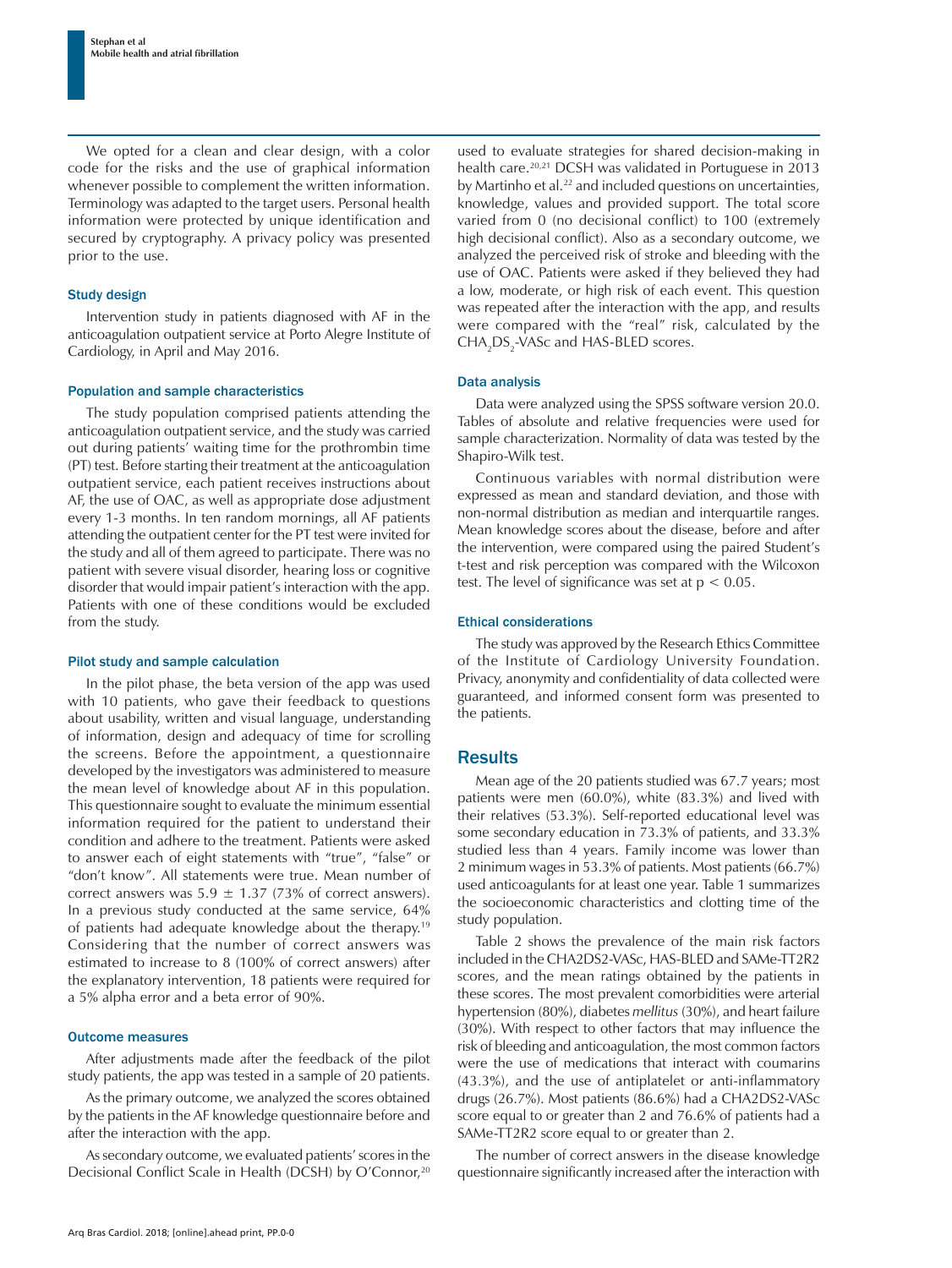## **Table 1 – Socioeconomic characteristics of the population and time in anticoagulation therapy**

### Table 2 – Prevalence of the variables present in the CHA<sub>2</sub>DS<sub>2</sub>-VASc, **HAS-BLED and SAMe-TT2R2 scores and average scores**

| <b>Characteristics</b>          |                |
|---------------------------------|----------------|
| Age (years)                     | $67.7 \pm 9.4$ |
| Male sex (%)                    | 60             |
| White $(\%)$                    | 83.3           |
| Who patients live with          |                |
| Alone (%)                       | 16.7           |
| Companion (%)                   | 26.7           |
| Family (%)                      | 53.3           |
| Institutionalized (%)           | 3.3            |
| <b>Schooling years</b>          |                |
| $0-4$ years $(\%)$              | 33.3           |
| 5-8 years (%)                   | 40             |
| $> 8$ years $(\%)$              | 26.7           |
| <b>Family income</b>            |                |
| 4-10 minimum wages (%)          | 26.7           |
| 2-4 minimum wages (%)           | 20             |
| < 2 minimum wages (%)           | 53.3           |
| Time in anticoagulation therapy |                |
| $<$ 1 month $(\%)$              | 13.3           |
| $1 - 11$ months $(\%)$          | 13.3           |
| 1-5 years $(\%)$                | 33.3           |
| $> 5$ years $(\%)$              | 33.4           |
| Not in current use              | 3.3            |

the application, from 4.7 ( $\pm$  1.8) to 7.2 ( $\pm$  1.0), p < 0.001. Figure 2 depicts the mean number of correct answers before and after the interaction.

DCSH administered to the patients after selecting the therapy with the aid of the app resulted in an average of  $11 \pm 16/100$  points.

Regarding risk perception, before interacting with the app, 20% of patients had an appropriate perception of their risk of stroke, and 75% believed to have a risk lower than the real risk. After the interaction, adequate perception increased to 30%, with a non-significant p-value (0.608). With respect to the risk of bleeding, before using the app, 45% of patients had a correct perception and 35% believed they had a higher risk than the real one. After using the app, there was a non-significant increase (0.218) in the adequate perception for 60% of patients. Figure 3 depicts variations in risk perception.

## **Discussion**

The development of mHealth apps for specific populations and health problems is viable and should be stimulated. This study with low income and low educational level patients demonstrated increased knowledge about AF and anticoagulation after the use of the app, enabling a shared decision-making about anticoagulation, with low decisional

| Systemic arterial hypertension (%)                       | 80        |
|----------------------------------------------------------|-----------|
| Systolic blood pressure > 160 mmHg (%)                   | 10        |
| Diabetes Mellitus (%)                                    | 30        |
| Congestive heart failure and ejection fraction < 40% (%) | 30        |
| Cardiovascular disease (%)                               | 23.3      |
| Stroke or transient ischemic accident (%)                | 16.7      |
| Liver disease* (%)                                       | 0         |
| Kidney disease $\uparrow$ (%)                            | 6.7       |
| Pulmonary disease (%)                                    | 16.7      |
| Labile or difficult-to-control INR $\ddagger$ (%)        | 23.3      |
| History of or predisposition to major bleeding (%)       | 16.7      |
| Use of antiplatelet or anti-inflammatory agents (%)      | 26.7      |
| Use of medications that interact with coumarins (%)      | 43.3      |
| Abusive use of alcohol (%)                               | 3.3       |
| Smoking (%)                                              | 10        |
| CHA <sub>2</sub> DS <sub>2</sub> -VASc ≥ 2 § (%)         | 86.6      |
| CHA <sub>2</sub> DS <sub>2</sub> -VASc per score (%)     |           |
| 0                                                        | 3.3       |
| 1                                                        | 10        |
| 2                                                        | 23.4      |
| 3                                                        | 23.4      |
| 4                                                        | 20        |
| 5                                                        | 13.3      |
| 7                                                        | 3.3       |
| 8                                                        | 3.3       |
| Mean CHA <sub>2</sub> DS <sub>2</sub> -VASc              | $3 + 1.8$ |
| Mean HAS-BLED                                            | $2 + 1.2$ |
| SAMe-TT2R2 $\ge$ 2 // (%)                                | 76.6      |
|                                                          |           |

*\* Chronic liver disease (e.g.: cirrhosis), or biochemical evidence of significant liver dysfunction (bilirubin > 2 - 3 times the upper level, transaminase or alkaline phosphatase > 3 times the upper level); † Chronic hemodialysis, kidney transplant, serum creatinine > 2.2 mg/dl; ‡ in the target range < 60% of times; § A score ≥ 2 indicates the necessity of anticoagulation; // A score ≥ indicates patients who require additional interventions to achieve an acceptable anticoagulation control with coumarins.*

conflict. However, the perception of stroke and bleeding risk was not affected by the application use.

Thromboembolic prophylaxis in AF is a global problem. It is generally underused, of difficult management and known to be prone to poor adherence.<sup>23</sup> One of the proposed strategies to optimize the use of OAC is the shared decision-making, which is currently recommended in the guidelines as part of an integrated management of the disease, and a clinical performance indicator.8,24 Patients' understanding of the therapy and their individual risk-benefit analysis is crucial in this process.25 Nevertheless, there are significant gaps in this knowledge, even in patients treated for years.18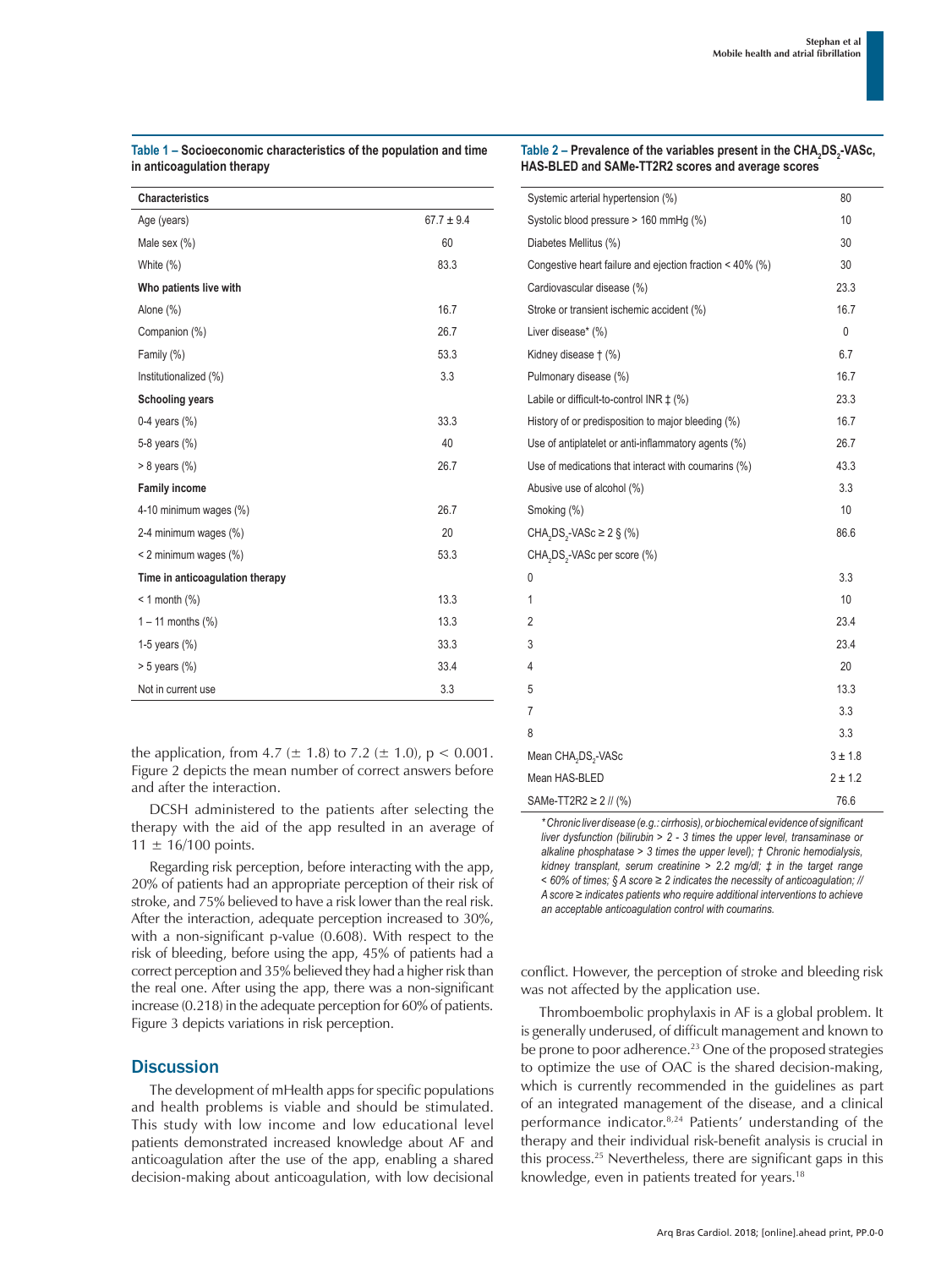

**Figure 2 –** *Mean number of correct answers in the questionnaire about the disease before (4.7) and after (7.2) the intervention, compared by the paired-sample t*  test, indicating a significant increase in patients' knowledge after interacting with the application. Error bars indicate standard deviations, and circles represent the *score of each patient.*



**Figure 3 –** *Risk perception of stroke and bleeding by the patients before and after interacting with the application compared with the real risk, calculated by the CHA<sup>2</sup> DS2 -VASc and HAS-BLED scores, showing a non-significant increase in the adequate perception of the risk. Comparisons were performed by the Wilcoxon test.*

Several studies have mentioned instruments that facilitate shared decision-making strategies of anticoagulation in AF, by means of behavior change and patients' education using leaflets, and interventions using videos and softwares. A Cochrane meta-analysis published in 2013 reviewed these studies, and concluded that there is no sufficient evidence that evaluate the impact of these strategies on the International Normalized Ratio in therapeutic range (TTR, time in therapeutic range).<sup>26</sup> Another recent review concluded that decision-making strategies with patients' participation are powerful tools to improve the management of AF and that these instruments should be developed and tested.<sup>18</sup> Subsequently, the TREAT study, a randomized, controlled study of behavioral intervention in patients who had recently initiated warfarin, showed a significant improvement of TTR in six months, compared with usual care.<sup>27</sup> Another study involving a multidisciplinary intervention for patients with AF, which included a decision support software, and was conducted and supervised by nurses and cardiologists, respectively, demonstrated a significant reduction in the number of cardiovascular deaths and hospitalization (14.3 vs. 20.8%; risk ration of 0.65; 95% CI 0.45–0.93).28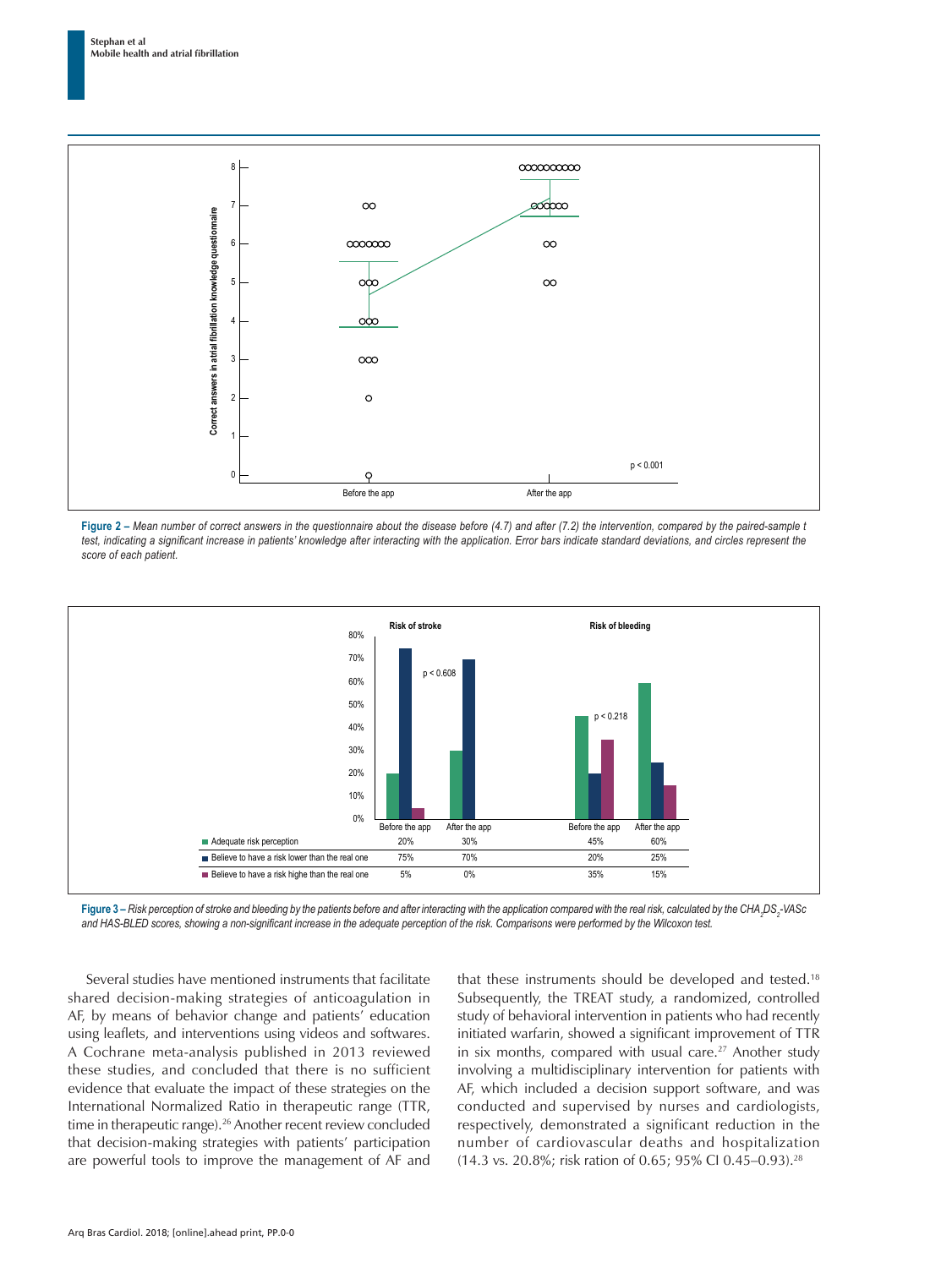These interventions are based on the premise that the healthcare professional is responsible for the provision of essential information to the patient and for stimulating the patient to search for knowledge. In this context, technology shows up as an allied, by improving information access, organization, transmission and retention. In particular, mobile technology introduces a new era of health care, by bringing care closer to the patient and allowing a better doctor-patient interaction.

In this rapidly expanding market, in 2015, there were 45,000 mHealth publishers and more than 3 billion mHealth app downloads.<sup>29</sup> Current evaluations are, in general, favorable. A recent analysis of the American Heart Association on mHealth and cardiovascular disease prevention included 69 apps for weight loss, increase in physical activity, smoking cessation, glycemic control, hypertension and dyslipidemia. Despite heterogeneous, positive results were found for the proposed behavioral changes, and future studies using more rigorous methodology, more diversified samples and a long-term follow-up were suggested to evaluate the duration of the effects.<sup>30</sup>

With respect to the target populations, the literature highlights the necessity of these technologies to encompass other specific populations – older subjects with age-related changes (e.g. reduced vision or mobility), minorities in need of culturally sensitive contents and interventions, and low-income adults with inconsistent access to mobile communication.<sup>30-32</sup>

AF is a largely explored subject in mHealth. Most studies have reported the use of home monitoring devices for heart rate. With regards to patients' education, the American Heart Association and the European Society of Cardiology have high-quality applications and web materials in English that help in the shared decision-making process.<sup>33,34</sup> There are also many risk calculation methods available for the clinical practice. However, neither the development process nor the evaluation of these apps is described in the literature. Also, we have not found any support instrument for shared decision-making in AF, be it in mHealth or in other media.

A strength of our study was the development of the app based on evidence, taking into account many factors mentioned in guidelines of shared decision making and care of anticoagulated patients.25,35 The level of patients' previous knowledge was analyzed, and the learning style was adequate to their preferences of terminology and navigability. The amount and detail of information was adjusted, and could be increased or reduced, according to each individual's understanding.

Another advantage was the fact that patients' evaluation could be saved for further analyses by other professionals, indicating the role of the instrument as a bridge in the multidisciplinary care. In an integrated outpatient service, for example, the patient could watch the video and have their risk factor evaluated during the screening process and focus on treatment during the medical visit.

In addition, the selected population was appropriate for implementing a shared decision strategy. Most patients had a SAMe-TT2R2 score equal to or greater than two, suggesting a lower probability to maintain anticoagulation at acceptable levels with coumarins and hence a greater necessity for strategies for an adequate control.

Results of the analysis of patients' risk perception showed how this understanding is inappropriate and requires attention. Most patients believed they had a stroke risk lower than the calculated and one third of patients believed they had a bleeding risk with the use of OAC higher than the calculated. Other studies showed similar results on awareness of the risk of stroke.36,37 Such inadequate understanding may lead to poor treatment adherence, since patients do not perceive themselves to be at risk for thromboembolic events and also believe they have a high risk of bleeding using the medication. After interacting with the app, no significant change in risk perception was observed. In attempt to improve such perception, the following observation was added to the second version of the app, currently under test: "This risk is considered LOW/INTERMEDIATE/HIGH", with a color code to each level of risk (green/yellow/red), together with the percentages exhibited on the screen "Understanding risks and benefits".

Several limitations are inherent to the development of an instrument that utilizes a relatively new technology for our population. Although the screen size, the visual communication methods and the terminology had been carefully considered, they still can be inadequate for some patients. Besides, even though the information provided to the patients had been adapted to the patients, the fact that it had been excessive in some cases and not maintained after some months cannot be ruled out. It is expected that the continuous provision of information by SMS compensate part of this issue. Besides, the interaction with the app may be repeated in other visits whenever necessary.

The small number of patients studied may also be questioned. Nevertheless, in studies evaluating the usability of apps, the number of subjects involved is usually small and shown sufficient.38 Another current limitation is the necessity of a long-term evaluation of the outcomes, such as the TTR, adherence and occurrence of thromboembolic events and bleeding. This limitation is expected to be eliminated with a randomized intervention study, by using the app in the care of our patients attending the anticoagulation outpatient service and comparing the results with the care currently provided.

# **Conclusions**

The use of the mHealth app during the medical visit about anticoagulation in AF improves disease knowledge and the treatment of low-income patients with low educational level, enabling a shared decision with low decisional conflict. Further studies are needed to confirm whether such improvement can be translated into hard outcomes.

## Author contributions

Conception and design of the research, Writing of the manuscript and Critical revision of the manuscript for intellectual content: Stephan LS, Almeida ED, Guimarães RB, Ley AG, Mathias RG, Assis MV, Leiria TLL; Acquisition of data: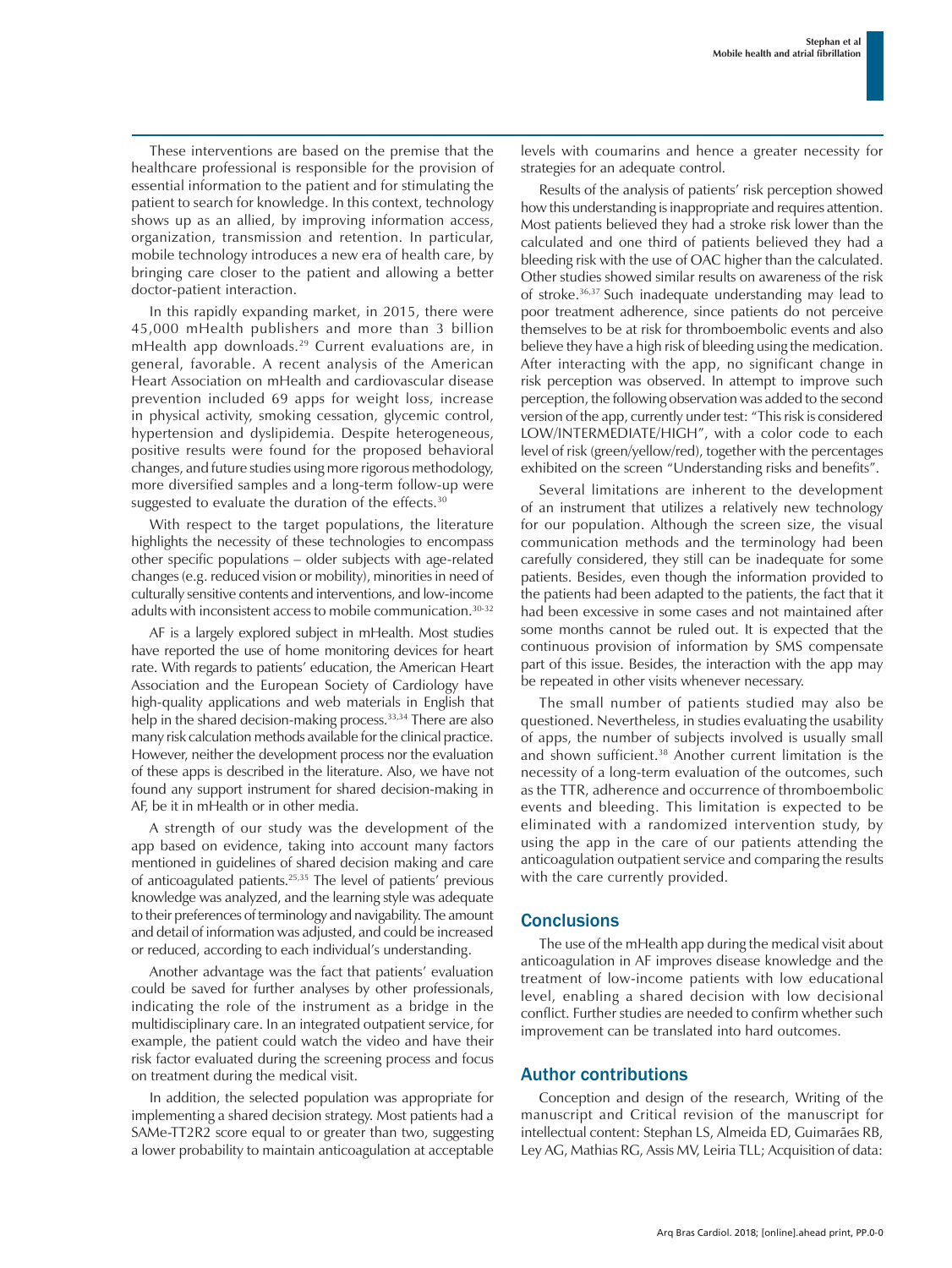Stephan LS, Almeida ED, Guimarães RB, Ley AG; Analysis and interpretation of the data and Statistical analysis: Stephan LS, Almeida ED, Guimarães RB, Ley AG, Leiria TLL; Obtaining financing: Stephan LS, Leiria TLL.

## **Potential Conflict of Interest**

No potential conflict of interest relevant to this article was reported.

## **Sources of Funding**

There were no external funding sources for this study.

# **References**

- 1. Chugh SS, Havmoeller R, Narayanan K, Singh D, Rienstra M, Benjamin EJ, et al. Worldwide epidemiology of atrial fibrillation: A global burden of disease 2010 study. Circulation. 2014;129(8):837-47. doi: 10.1161/ CIRCULATIONAHA.113.005119.
- 2. Perera KS, Vanassche T, Bosch J, Swaminathan B, Mundl H, Giruparajah M, et al; ESUS Global Registry Investigators. Global survey of the frequency of atrial fibrillation-associated stroke: embolic stroke of undetermined source global registry. Stroke. 2016;47(9):2197-202. doi: 10.1161/STROKEAHA.116.013378.
- 3. Hart RG, Pearce LA, Aguilar MI. Meta-analysis: antithrombotic therapy to prevent stroke in patients who have nonvalvular atrial fibrillation. Ann Intern Med. 2007;146(12):857-67. PMID: 17577005.
- Patel MR, Mahaffey KW, Garg J, Pan G, Singer DE, Hacke W, et al; ROCKET AF Investigators. Rivaroxaban versus warfarin in nonvalvular atrial fibrillation. N Engl J Med. 2011;365(10):883-91. doi: 10.1056/ NEJMoa1009638.
- 5. Conolly SJ, Ezekowitz MD, Yusuf S, Eikelboom J, Oldgren J, Parekh A, et al; RE-LY Steering Committee and Investigators. Dabigatran versus warfarin in patients with atrial fibrillation. N Engl J Med. 2009;361(12):1139-51. doi: 10.1056/NEJMoa0905561.
- 6. Granger CB, Alexander JH, McMurray JJ, Lopes RD, Hylek EM, Hanna M, et al; ARISTOTLE Committees and Investigators. Apixaban versus warfarin in patients with atrial fibrillation. N Engl J Med. 2011;365(11):981-92. doi: 10.1056/NEJMoa1107039.
- 7. January CT, Wann LS, Alpert JS, Calkins H, Cleveland JC, Cigarroa JE, et al. 2014 AHA/ACC/HRS guideline for the management of patients with atrial fibrillation: a report of the American College of Cardiology/American Heart Association Task Force on Practice Guidelines and the Heart Rhythm Society. Circulation. 2014;130(23):e199-267. doi: 10.1161/ CIR.0000000000000041. Erratum in: Circulation. 2014;130(23):e272-4.
- 8. Kirchhof P, Benussi S, Kotecha D, Ahlsson A, Atar D, Casadei B, et al. 2016 ESC Guidelines for the management of atrial fibrillation developed in collaboration with EACTS. Eur Hear J. 2016;37(38):2893-962. doi: 10.1093/ eurhearti/ehw210.
- 9. Lip GY, Nieuwlaat R, Pisters R, Lane DA, Crijns HJ. Refining clinical risk stratification for predicting stroke and thromboembolism in atrial fibrillation using a novel risk factor-based approach: The Euro Heart Survey on atrial fibrillation. Chest. 2010;137(2):263-72. doi: 10.1378/chest.09-1584.
- 10. Lip GY, Frison L, Halperin JL, Lane DA. Comparative validation of a novel risk score for predicting bleeding risk in anticoagulated patients with atrial fibrillation: the HAS-BLED (Hypertension, Abnormal Renal/Liver Function, Stroke, Bleeding History or Predisposition, Labile INR, Elderly, Drugs/ Alcohol Concomitantly) score. J Am Coll Cardiol. 2011;57(2):173-80. doi: 10.1016/j.jacc.2010.09.024.

### **Study Association**

This article is part of the thesis of master submitted by Laura Siga Stephan, from Instituto de Cardiologia - Fundação Universitária de Cardiologia (IC/FUC).

#### **Ethics approval and consent to participate**

This study was approved by the Ethics Committee of the Instituto de Cardiologia / Fundação Universitária de Cardiologia under the protocol number 5043/14. All the procedures in this study were in accordance with the 1975 Helsinki Declaration, updated in 2013. Informed consent was obtained from all participants included in the study.

- 11. Apostolakis S, Sullivan RM, Olshansky B, Lip GY. Factors affecting quality of anticoagulation control among patients with atrial fibrillation on warfarin: The SAMe-TT2 R2 score. Chest. 2013;144(5):1555-63. doi: 10.1378/chest.13-0054.
- 12. Dzeshka MS, Lane DA, Lip GY. Stroke and bleeding risk in atrial fibrillation: navigating the alphabet soup of risk-score acronyms (CHADS2, CHA2DS2- VASc, R2CHADS2, HAS-BLED, ATRIA, and more). Clin Cardiol. 2014;37(10):634-44. doi: 10.1002/clc.22294.
- 13. Beyer-Westendorf J, Ehlken B, Evers T. Real-world persistence and adherence to oral anticoagulation for stroke risk reduction in patients with atrial fibrillation. Europace. 2016;18(8):1150-7. doi: 10.1093/europace/euv421.
- 14. Almeida ED, Guimaraes RB, Stephan LS, Medeiros AK, Foltz K, Santanna RT, et al. Clinical differences between subtypes of atrial fibrillation and flutter: cross-sectional registry of 407 patients. Arq Bras Cardiol. 2015;105(1):1-10. doi: http://dx.doi.org/10.5935/abc.20150049
- 15. Leiria TL, Pellanda L, Miglioranza MH, Sant'anna RT, Becker LS, Magalhães E, et al. Warfarin and phenprocoumon: experience of an outpatient anticoagulation clinic. Arq Bras Cardiol. 2010;94(1):41-5. doi: http://dx.doi. org/10.1590/S0066-782X2010000100008.
- 16. Hibbard JH, Mahoney ER, Stock R, Tusler M. Do increases in patient activation result in improved self-management behaviors? Health Serv Res. 2007;42(4):1443-63. doi: 10.1111/j.1475-6773.2006.00669.x.
- 17. Hibbard JH, Greene J TM. Improving the outcomes of disease management by tailoring care to the patient's level of activation. Am J Manag Care. 2009;15(6):353-60. PMID: 19514801.
- 18. Seaburg L, Hess EP, Coylewright M, Ting HH, McLeod CJ, Montori VM. Shared decision making in atrial fibrillation where we are and where we should be going. Circulation. 2014;129(6):704-10. doi: 10.1161/ CIRCULATIONAHA.113.004498.
- 19. Esmerio FG, Souza EN, Leiria TL, Lunelli R, Moraes MA. Constant use of oral anticoagulants: implications in the control of their adequate levels. Arq Bras Cardiol. 2009;93(5):549-54. doi: http://dx.doi.org/10.1590/S0066- 782X2009001100017.
- 20. O'Connor A. User Manual Decisional Conflict Scale (10 question format) [Internet]. Ottawa: Otawwa Hospital Research Institute; © 1993. p. 1–16. [Accessed in 2017 Feb 10]. Available from: http://decisionaid.ohri.ca/docs/ develop/User\_Manuals/UM\_Decisional\_Conflict.pdf Archived at http:// www.webcitation.org/6nqIoQFCP
- 21. Holmes-Rovner M, Kroll J, Schmitt N, Rovner DR, Breer ML, Rothert ML, et al. Patient satisfaction with health care decisions: the satisfaction with decision scale. Med Decis Making. 1996;16(1):58-64. doi: 10.1177/0272989X9601600114.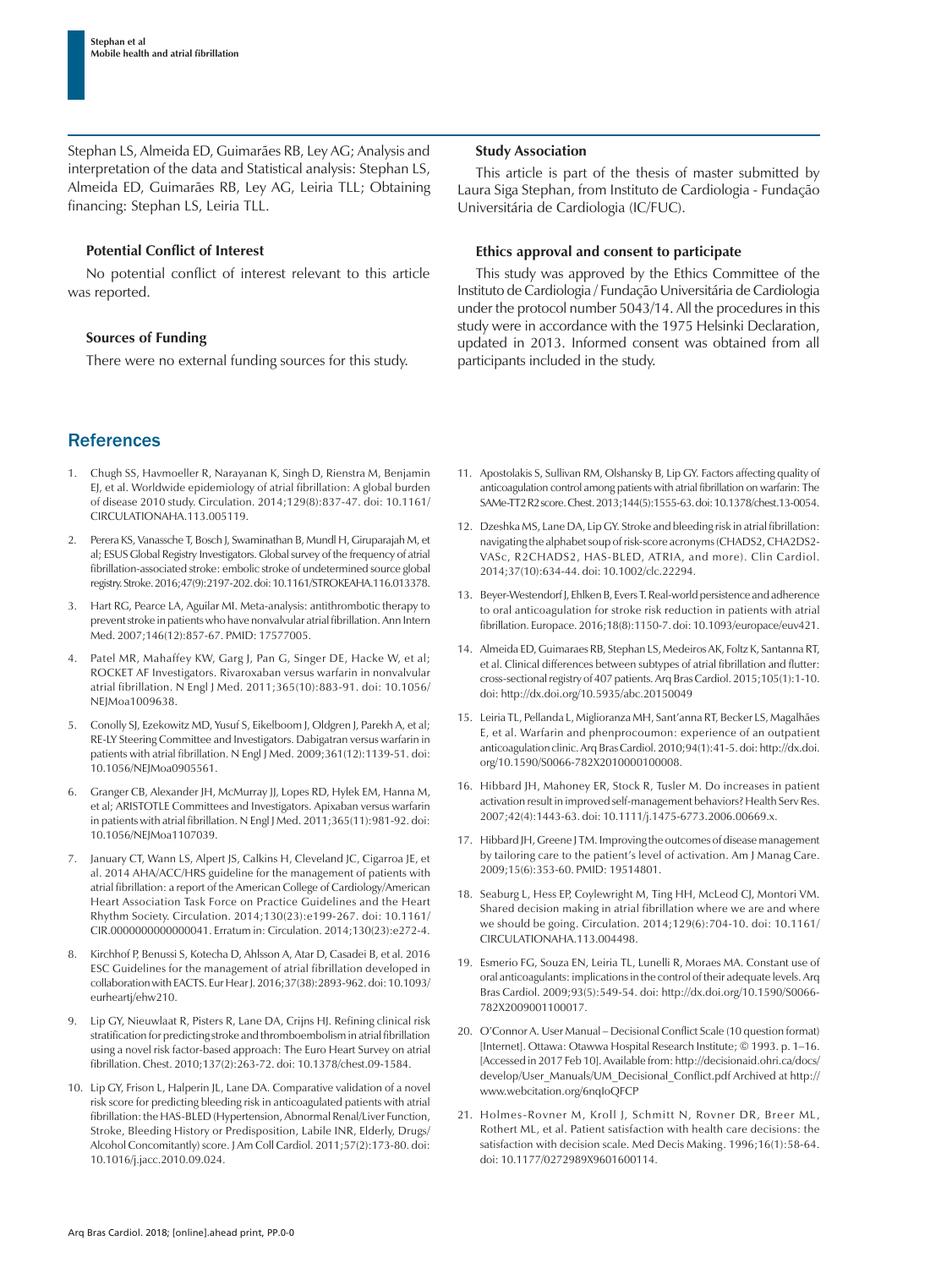- 22. Martinho MJ, Martins MM, Angelo M. Scale of conflict in health care decision-making: an instrument adapted and validated for the portuguese language. Rev Esc Enferm USP. 2013;47(3):576-83. doi: 10.1590/S0080- 623420130000300008.
- 23. Gamra H, Murin J, Chiang CE, Naditch-Brulé L, Brette S, Steg PG; RealiseAF investigators. Use of antithrombotics in atrial fibrillation in Africa, Europe, Asia and South America: insights from the International RealiseAF Survey. Arch Cardiovasc Dis. 2014;107(2):77-87. doi: 10.1016/j. acvd.2014.01.001.
- 24. Heidenreich PA, Solis P, Estes NA 3rd, Fonarow GC, Jurgens CY, Marine JE, et al. 2016 ACC/AHA Clinical performance and quality measures for adults with atrial fibrillation or atrial flutter: a report of the American College of Cardiology/ American Heart Association Task Force on Performance Measures. J Am Coll Cardiol. 2016;68(5):525-68. doi: 10.1016/j.jacc.2016.03.521.
- 25. Lane DA, Aguinaga L, Blomström-Lundqvist C, Boriani G, Dan GA, Hills MT, et al. Cardiac tachyarrhythmias and patient values and preferences for their management: the European Heart Rhythm Association (EHRA) consensus document endorsed by the Heart Rhythm Society (HRS), Asia Pacific Heart Rhythm Society (APHRS), and Sociedad Latinoame. Europace. 2015;17(12):1747-69. doi: 10.1093/europace/euv233.
- 26. Clakersmith DE, Pattison HM, Lane DA. Educational and behavioural interventions for anticoagulant therapy in patients with atrial fibrillation. Cochrane Database Syst Rev. 2013 Jun 4;(6):CD008600. doi: 10.1002/14651858.CD008600.pub2.
- 27. Clarkesmith DE, Pattison HM, Lip GY, Lane DA. Educational intervention improves anticoagulation control in atrial fibrillation patients: the TREAT Randomised Trial. PLoS One. 2013;8(9):e74037. doi: 10.1371/journal. pone.0074037.
- 28. Hendriks JM, de Wit R, Crijns HJ, Vrijhoef HJ, Prins MH, Pisters R, et al. Nurse-led care vs. usual care for patients with atrial fibrillation: results of a randomized trial of integrated chronic care vs. routine clinical care in ambulatory patients with atrial fibrillation. Eur Heart J. 2012;33(21):2692-9. doi: 10.1093/eurheartj/ehs071. Erratum in: Eur Heart J. 2013;34(6):408.
- 29. Research2Guidance. mHealth App Development Economic 2016 [Internet]. 2016 [Accessed in 2017 Jan 1]. Available from: http://research2guidance. com/r2g/r2g-mHealth-App-Developer-Economics-2016.pdf
- 30. Burke LE, Ma J, Azar KM, Bennett GG, Peterson ED, Zheng Y, et al; American Heart Association Publications Committee of the Council on Epidemiology and

Prevention, Behavior Change Committee of the Council on Cardiometabolic Health, Council on Cardiovascular and Stroke Nursing, Council on Functional Genomics and Translational Biology, Council on Quality of Care and Outcomes Research, and Stroke Council. Current science on consumer use of mobile health for cardiovascular disease prevention. Circulation. 2015;132(12):1157-213. doi: 10.1161/CIR.0000000000000232.

- 31. Royston G, Hagar C, Long LA, McMahon D, Pakenham-Walsh N, Wadhwani N, et al; mHIFA Working Group (Mobile Healthcare Information For All) Mobile health-care information for all: a global challenge. Lancet Glob Health. 2015;3(7):e356-7. doi: 10.1016/S2214- 109X(15)00054-6.
- 32. Raghu A, Praveen D, Peiris D, Tarassenko L, Clifford G. Engineering a mobile health tool for resource-poor settings to assess and manage cardiovascular disease risk: SMARThealth study. BMC Med Inform Decis Mak. 2015 Apr 29;15:36. doi: 10.1186/s12911-015-0148-4.
- 33. CATCH ME TOOLS [Internet]. European Society of Cardiology; 2016 [Accessed in 2016 Nov 2]. Available from: http://www.escardio.org/Research/ Research-Funding/catch-me-tools-in-the-esc-pocket-guidelines-app
- 34. My aFib Experience [Internet]. American Heart Association; 2016 [Accessed in 2016 Nov 2]. Available from: http://www.myafibexperience.org/
- 35. Eckman MH, Wise RE, Naylor K, Arduser L, Lip GY, Kissela B, et al. Developing an Atrial Fibrillation Guideline Support Tool ( AFGuST ) for shared decision making. Curr Med Res Opin. 2015;31(4):603-14. doi: 10.1185/03007995.2015.1019608.
- 36. Dearborn JL, McCullough LD. Perception of risk and knowledge of risk factors in women at high risk for stroke. Stroke. 2009;40(4):1181-6. doi: 10.1161/ STROKEAHA.108.543272.
- 37. Aliot E, Breithardt G, Brugada J, Camm J, Lip GY, Vardas PE, et al; Atrial Fibrillation AWareness And Risk Education group; Atrial Fibrillation Association; European Heart Rhythm Association; Stroke Alliance for Europe; World Heart Federation. An international survey of physician and patient understanding, perception, and attitudes to atrial fibrillation and its contribution to cardiovascular disease morbidity and mortality. Europace. 2010;12(5):626-33. doi: 10.1093/europace/euq109.
- 38. Virzi RA. Refining the test phase of usability evaluation: how many subjects is enough? Human Factors. 1992;34(4):457-68. doi: 10.1177/001872089203400407.